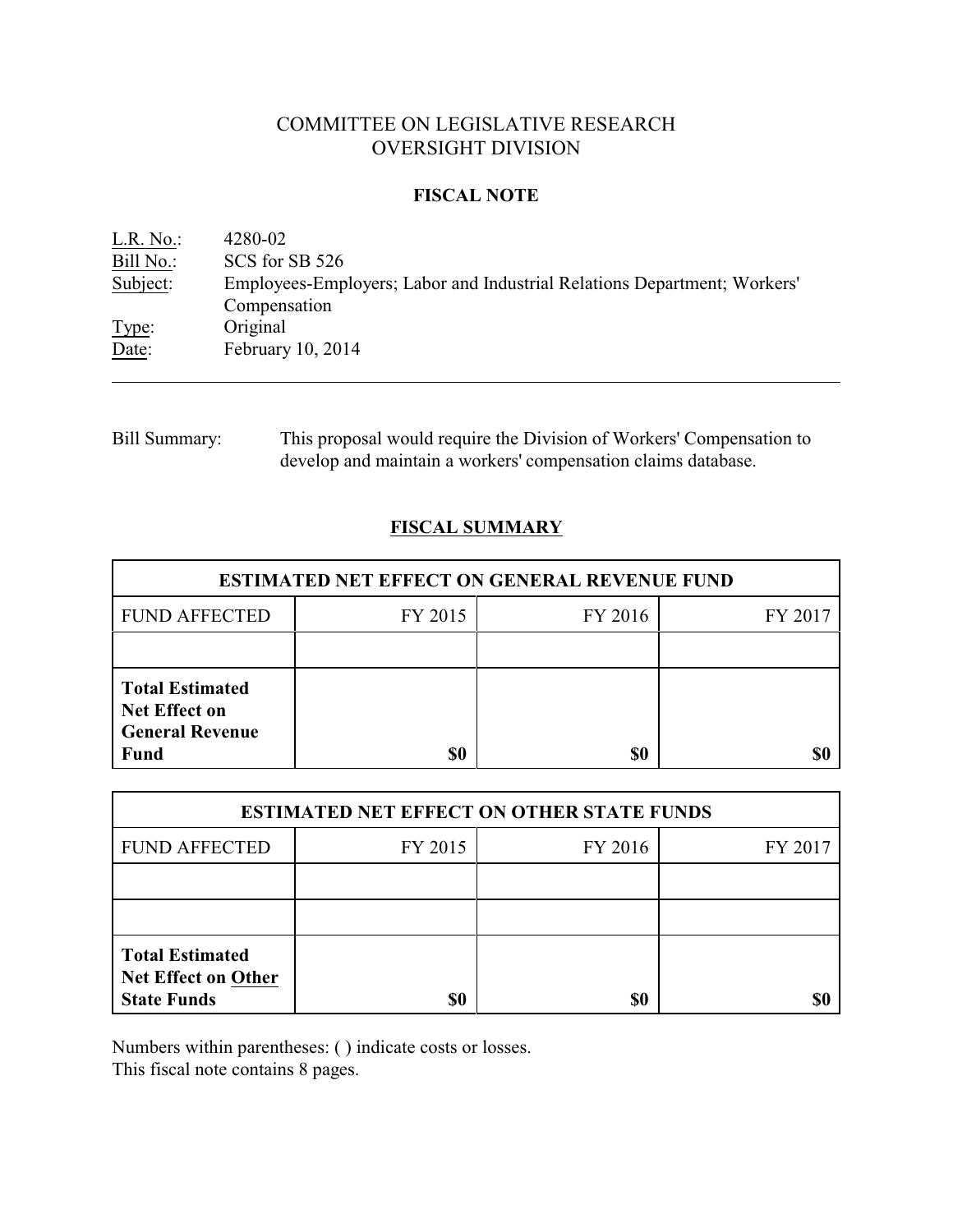L.R. No. 4280-02 Bill No. SCS for SB 526 Page 2 of 8 February 10, 2014

| <b>ESTIMATED NET EFFECT ON FEDERAL FUNDS</b>                        |         |         |         |  |
|---------------------------------------------------------------------|---------|---------|---------|--|
| <b>FUND AFFECTED</b>                                                | FY 2015 | FY 2016 | FY 2017 |  |
|                                                                     |         |         |         |  |
|                                                                     |         |         |         |  |
| <b>Total Estimated</b><br>Net Effect on All<br><b>Federal Funds</b> | \$0     | \$0     | \$C     |  |

| <b>ESTIMATED NET EFFECT ON FULL TIME EQUIVALENT (FTE)</b>    |         |         |         |  |
|--------------------------------------------------------------|---------|---------|---------|--|
| <b>FUND AFFECTED</b>                                         | FY 2015 | FY 2016 | FY 2017 |  |
|                                                              |         |         |         |  |
|                                                              |         |         |         |  |
| <b>Total Estimated</b><br><b>Net Effect on</b><br><b>FTE</b> |         |         |         |  |

 $\Box$  Estimated Total Net Effect on All funds expected to exceed \$100,000 savings or (cost).

 $\Box$  Estimated Net Effect on General Revenue Fund expected to exceed \$100,000 (cost).

| <b>ESTIMATED NET EFFECT ON LOCAL FUNDS</b> |         |         |       |  |
|--------------------------------------------|---------|---------|-------|--|
| FUND AFFECTED                              | FY 2015 | FY 2016 | FV 20 |  |
| <b>Local Government</b>                    | \$0     | \$0     |       |  |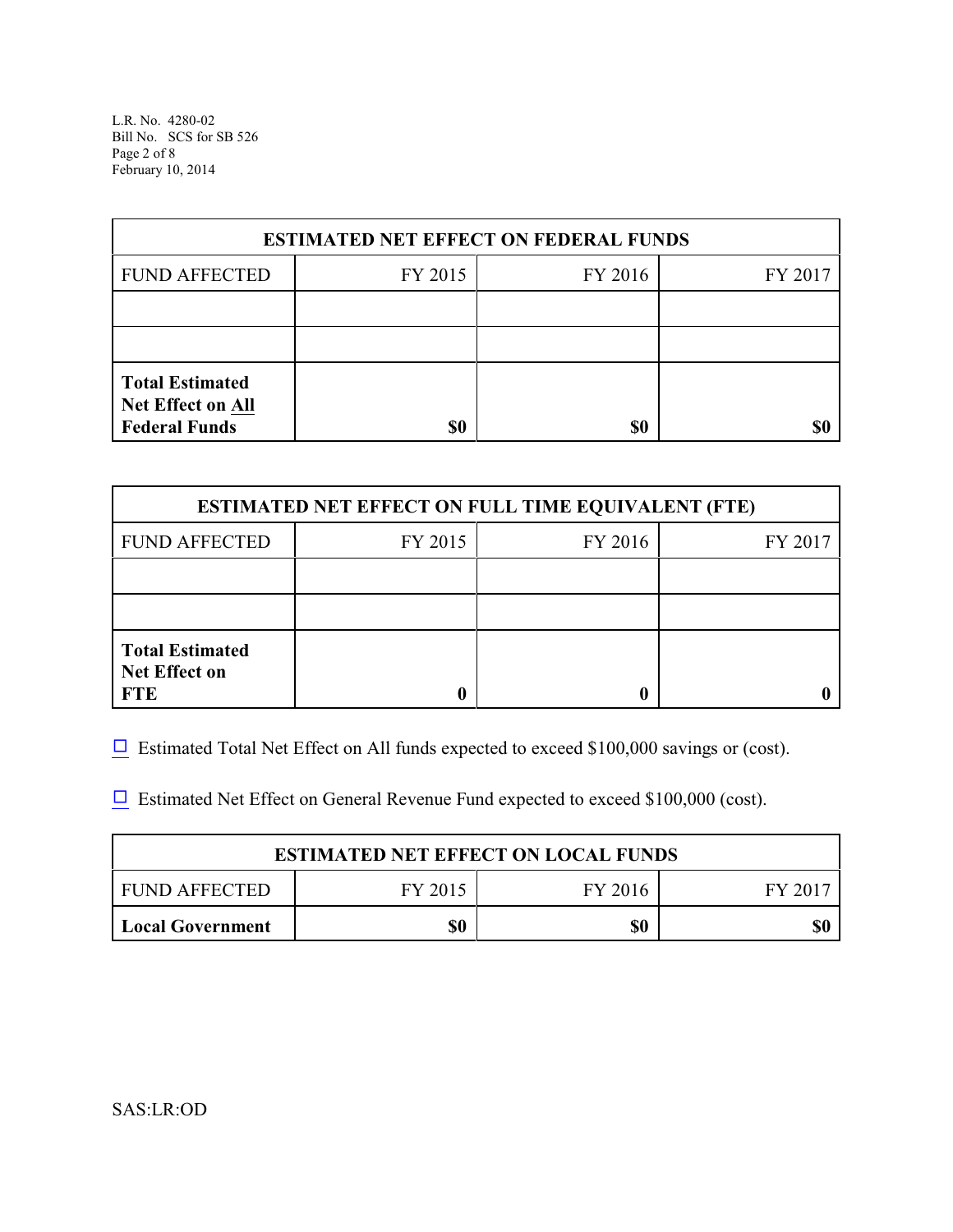L.R. No. 4280-02 Bill No. SCS for SB 526 Page 3 of 8 February 10, 2014

## **FISCAL ANALYSIS**

### ASSUMPTION

#### Section 287.980, RSMo. - Workers' Compensation Claims Database:

The proposed language in this section would require the Division of Workers' Compensation to develop and maintain a workers' compensation claims database that the public can access on the Division's website.

An employer would be required to obtain voluntary written consent from a potential employee to access the database. Any person who fraudulently accesses the database, compels or coerces a potential employee to provide written consent to acquire claims records, or requires such consent as a condition of employment would be guilty of a class A misdemeanor.

Officials from the **Office of the Secretary of State (SOS)** assume many bills considered by the General Assembly include provisions allowing or requiring agencies to submit rules and regulations to implement the act. The SOS is provided with core funding to handle a certain amount of normal activity resulting from each year's legislative session. The fiscal impact for this fiscal note to the Secretary of State's Office for Administrative Rules is less than \$2,500. The SOS recognizes that this is a small amount and does not expect that additional funding would be required to meet these costs. However, we also recognize that many such bills may be passed by the General Assembly in a given year and that collectively the costs may be in excess of what our office can sustain with our core budget. Therefore, we reserve the right to request funding for the cost of supporting administrative rules requirements should the need arise based on a review of the finally approved bills signed by the governor.

Officials from the **Joint Committee on Administrative Rules** assume that this proposal would not have a fiscal impact to their organization in excess of existing resources.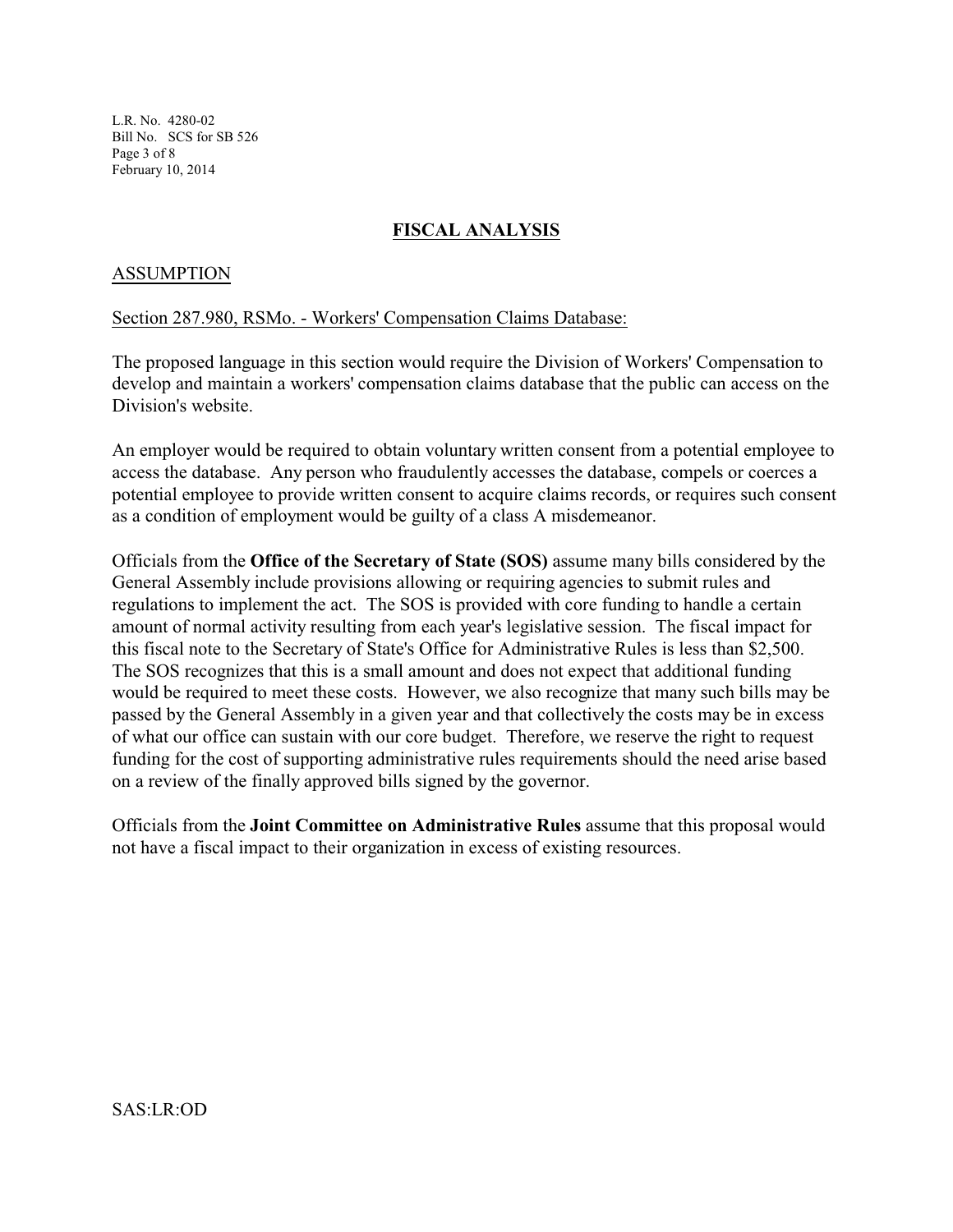L.R. No. 4280-02 Bill No. SCS for SB 526 Page 4 of 8 February 10, 2014

## ASSUMPTION (continued)

Officials from the **Department of Labor and Industrial Relations (DOLIR)** assume inquiries would be made from the web on an inquiry screen to key in the claimant's name and last 4 digits of the claimant's social security number (SSN) rather than the entire SSN, which would produce a screen to show the results of the search. Department officials also assume the "date of claim" would mean the claim filed date with the Division of Workers' Compensation (Division) regardless of the date of the injury. Since the date of the injury is not a retrievable field to the user, the information provided could potentially be subject to misinterpretation and/or misuse. Results would be sorted by claim type; i.e. whether the claim was made against the employer's insurance or against the Second Injury Fund (SIF), and the results would indicate whether the claim is open or closed.

A nightly program would need to be developed to refresh the database with daily activity from the Division's computer system so updated claims information would be shown. The initial database would contain approximately 568,000 claim records with expected annual growth of approximately 13,000 records. The Division's current database covers employer insurance claims from 1986 to date and SIF claims from 1989 to date. Some claims from older years are entered, but not on a consistent basis.

It is likely that a search using a claimant's name (potential employee's name) and the last 4 digits of the claimant's SSN would return information on multiple claims. The search would not include information relating to claimants who are assigned a unique identifier in place of a SSN.

Additional screens would be required to capture the name and address of the employer requesting the information and to provide an employer registration process including a program to authenticate the employer registration process. A database and program would be required to capture the employer registration including the ability for an employer to change information such as the password used for on-line activity.

An additional database and program would be required to capture and log on-line activity for each employer, including the date of each inquiry, the results of each inquiry, and the number of inquiries. An additional program would be required to bill the employer based on the number of successful inquiries and to maintain the payment status of each employer.

DOLIR officials noted there would be an additional screen required to record the employee's consent.

SAS:LR:OD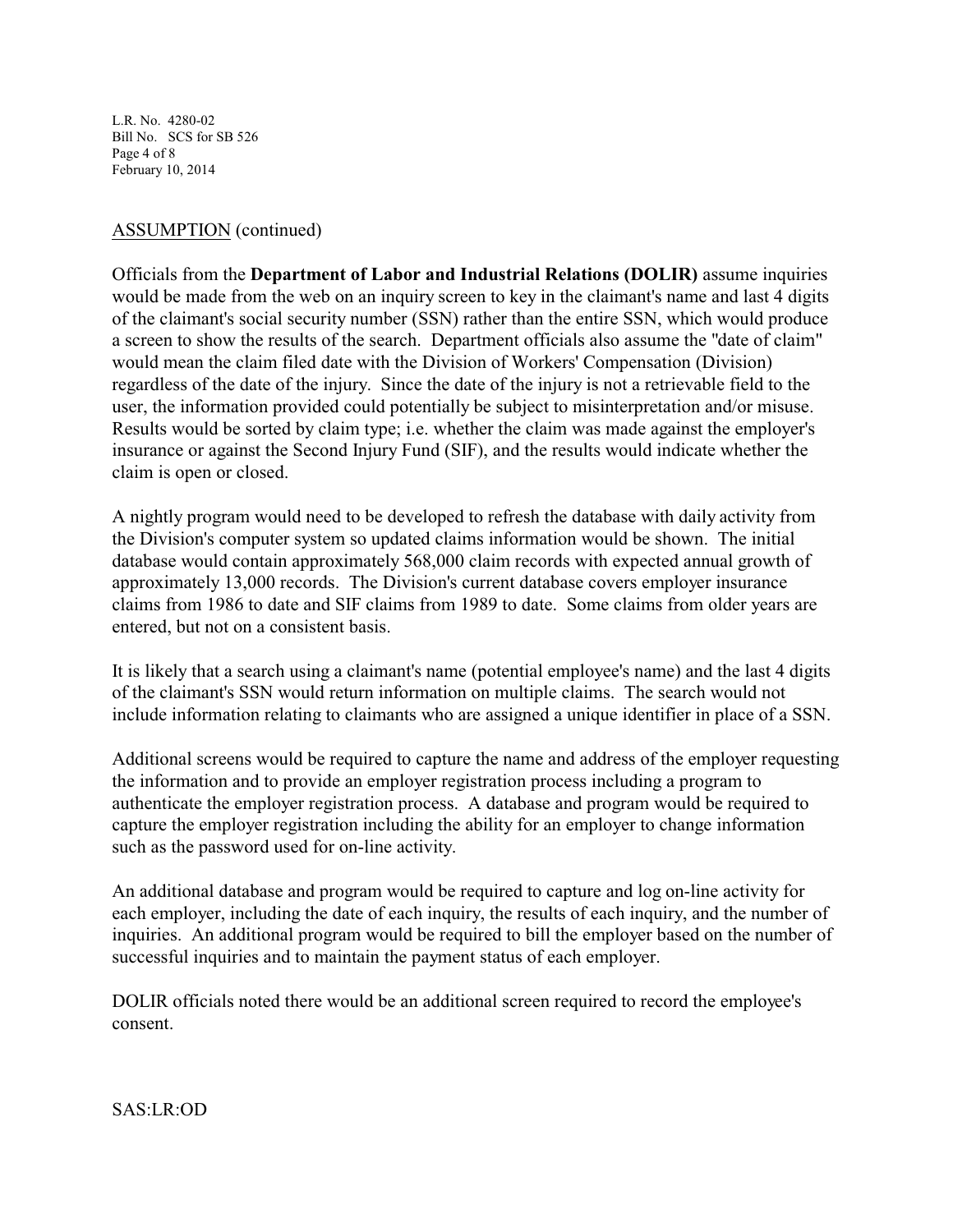L.R. No. 4280-02 Bill No. SCS for SB 526 Page 5 of 8 February 10, 2014

## ASSUMPTION (continued)

### IT impact

DOLIR officials provided an estimate of the total IT cost to develop the new web system and databases of \$82,691.

In response to a previous version of this proposal, officials from the **Office of Administration, Information Technology Services Division (OA-ITSD)** provided an estimate of \$57,911 for employees' salary costs related to this proposal; with employee benefits, the OA-ITSD estimate totaled \$87,449.

**Oversight** assumes OA - ITSD is provided with core funding to handle a certain amount of activity each year. Oversight also assumes OA-ITSD could absorb the costs related to the current version of this proposal. If multiple bills pass which require additional staffing and duties at substantial costs, OA - ITSD could request funding through the appropriation process.

### Administrative impact

Officials from the **Department of Labor and Industrial Relations** stated they are not able to determine whether the Department's fraud and noncompliance staff would need additional personnel to deal with the new responsibilities.

**Oversight** assumes the Department would not require additional staff to implement this proposal; if unanticipated additional work is required or if multiple proposals are implemented which increase the Department's workload, resources could be requested through the budget process.

Officials from **Office of the State Public Defender (SPD)** stated that for the purpose of the proposed legislation, and as a result of excessive caseloads, their organization could not assume existing staff would provide competent, effective representation for any new cases where indigent persons are charged with the proposed new crime of fraudulently accessing the Division of Worker's Compensation Claims database, a proposed new Class A Misdemeanor.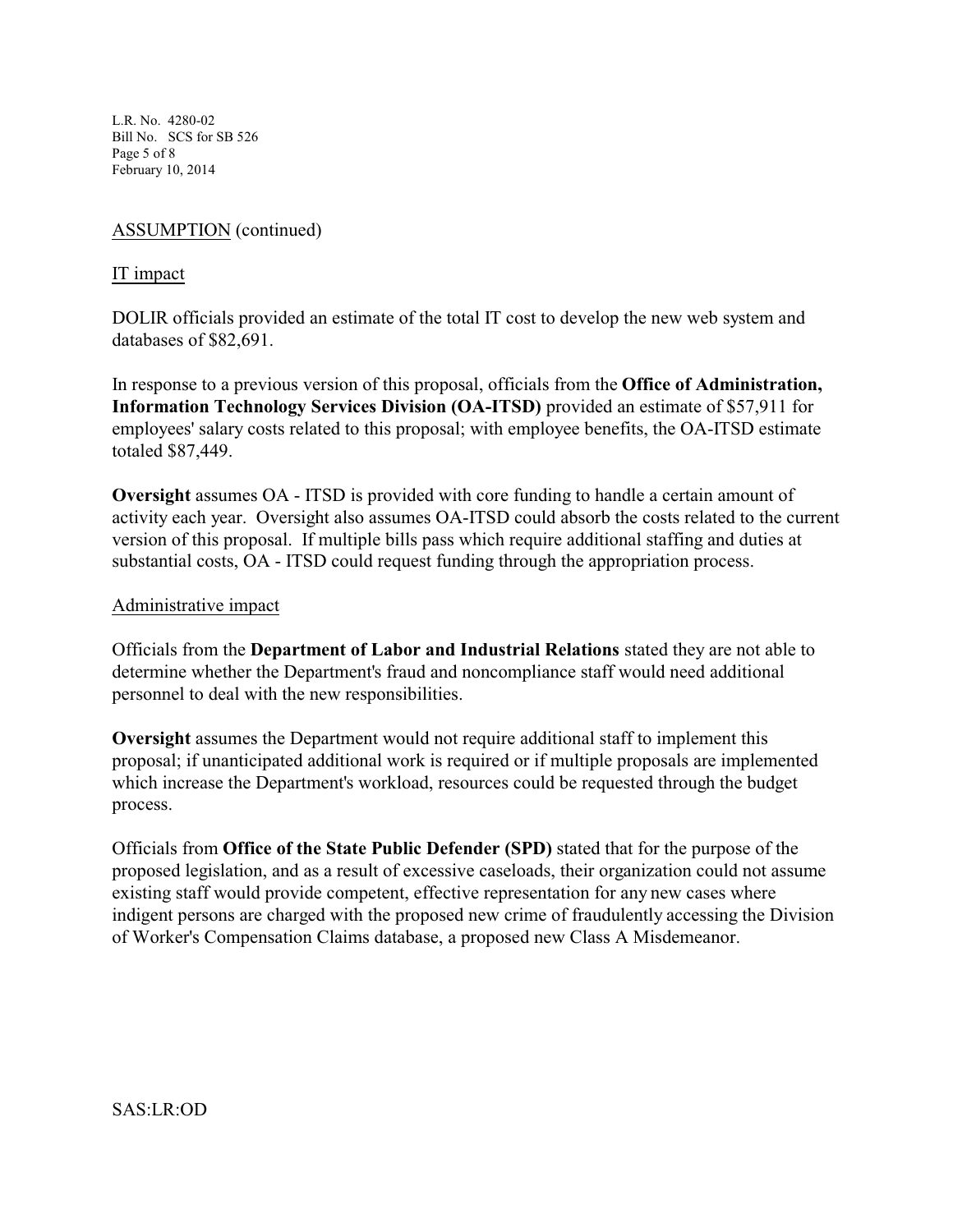L.R. No. 4280-02 Bill No. SCS for SB 526 Page 6 of 8 February 10, 2014

## ASSUMPTION (continued)

SPD officials also stated that while the number of new cases may be too few or uncertain to request additional funding for this specific bill, their organization would continue to request sufficient appropriations to provide competent and effective representation in all cases where the right to counsel attaches.

**Oversight** assumes the SPD could absorb the additional caseload that may result from this proposal.

Officials from the **Missouri Highway Patrol** deferred to the Department of Transportation Risk Management for an estimate of potential fiscal impact to their organization.

Officials from the **Office of Sate Courts Administrator** assume the proposal would not have an impact in excess of \$100,000.

Officials from the **Department of Corrections** assume this proposal would have a fiscal impact on their organization ranging from \$0 to a minimal amount which could be absorbed with existing resources.

Officials from the **Office of Administration** - **General Services Division**, and the **Department of Transportation** assume this proposal would have no fiscal impact to their respective agencies.

Officials from the **Office of Prosecution Services**, the **Department of Public Safety** - **Division of Fire Safety**, **Capitol Police**, **Missouri Veterans Commission**, **Division of Alcohol and Tobacco Control**, **State Emergency Management Agency**, and Missouri **National Guard** assumed a previous version of the proposal would have no fiscal impact to their respective agencies.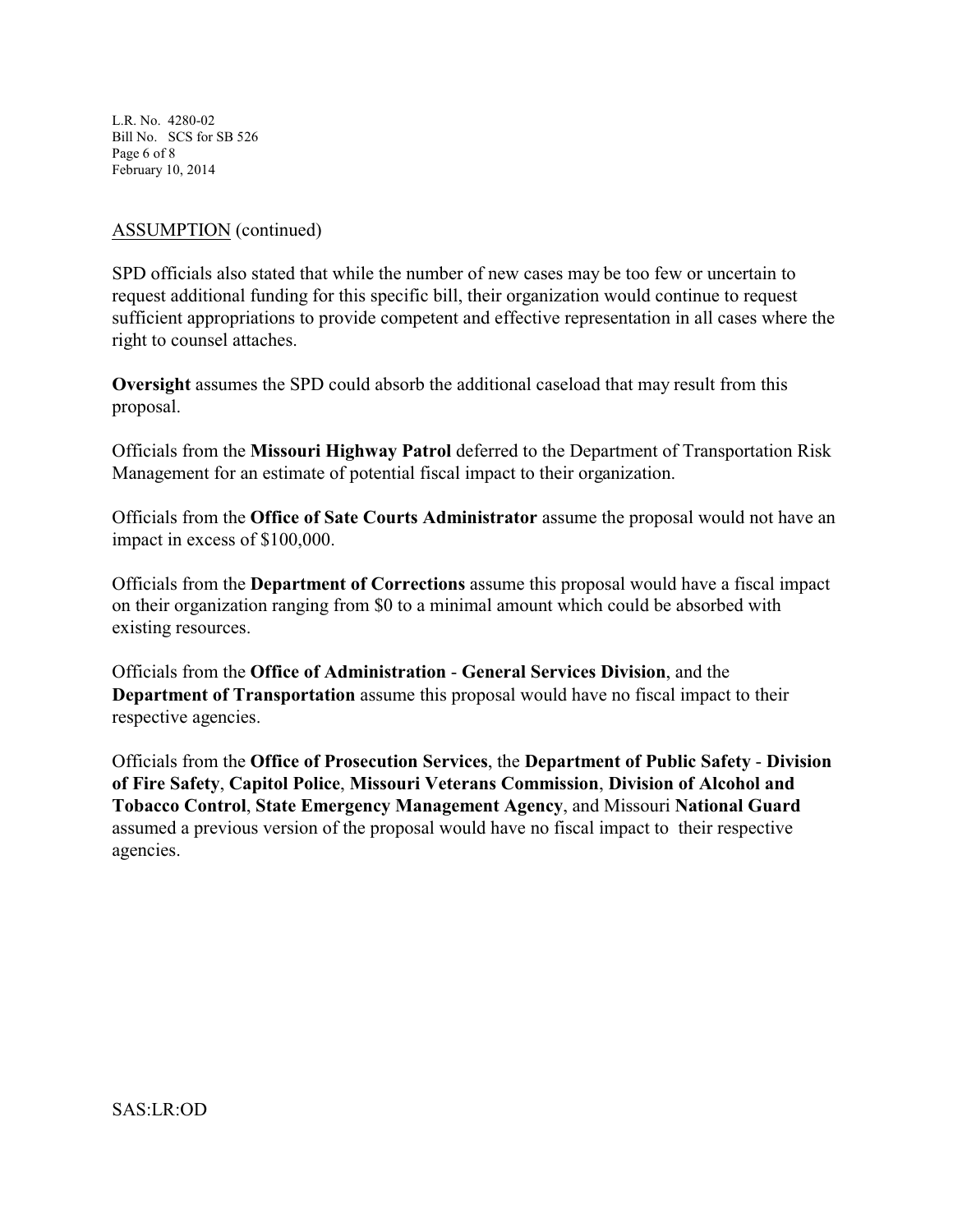L.R. No. 4280-02 Bill No. SCS for SB 526 Page 7 of 8 February 10, 2014

| FISCAL IMPACT - State Government | FY 2015<br>$(10 \text{ Mo.})$ | FY 2016    | FY 2017                       |
|----------------------------------|-------------------------------|------------|-------------------------------|
|                                  | <u>\$0</u>                    | <u>\$0</u> | $\underline{\underline{\$0}}$ |
| FISCAL IMPACT - Local Government | FY 2015<br>$(10 \text{ Mo.})$ | FY 2016    | FY 2017                       |
|                                  | <u>\$0</u>                    | <u>\$0</u> | <u>\$0</u>                    |

## FISCAL IMPACT - Small Business

This proposal could have a direct fiscal impact to small businesses which are subject to the workers' compensation law.

### FISCAL DESCRIPTION

The proposed legislation would require the Division of Workers' Compensation to develop and maintain a workers' compensation claims database. The database would be accessible to potential employers during a pre-hire period, and searchable by an employee's name and social security number. The Division would be required to maintain a record of claims records reviewed. The database would not be subject to the records retention requirements in the workers' compensation law.

An employer would be required to obtain voluntary written consent from a potential employee to access the database. Any person who fraudulently accesses the database, compels or coerces a potential employee to provide written consent to acquire claims records, or requires such consent as a condition of employment would be guilty of a class A misdemeanor.

This legislation is not federally mandated, would not duplicate any other program and would not require additional capital improvements or rental space.